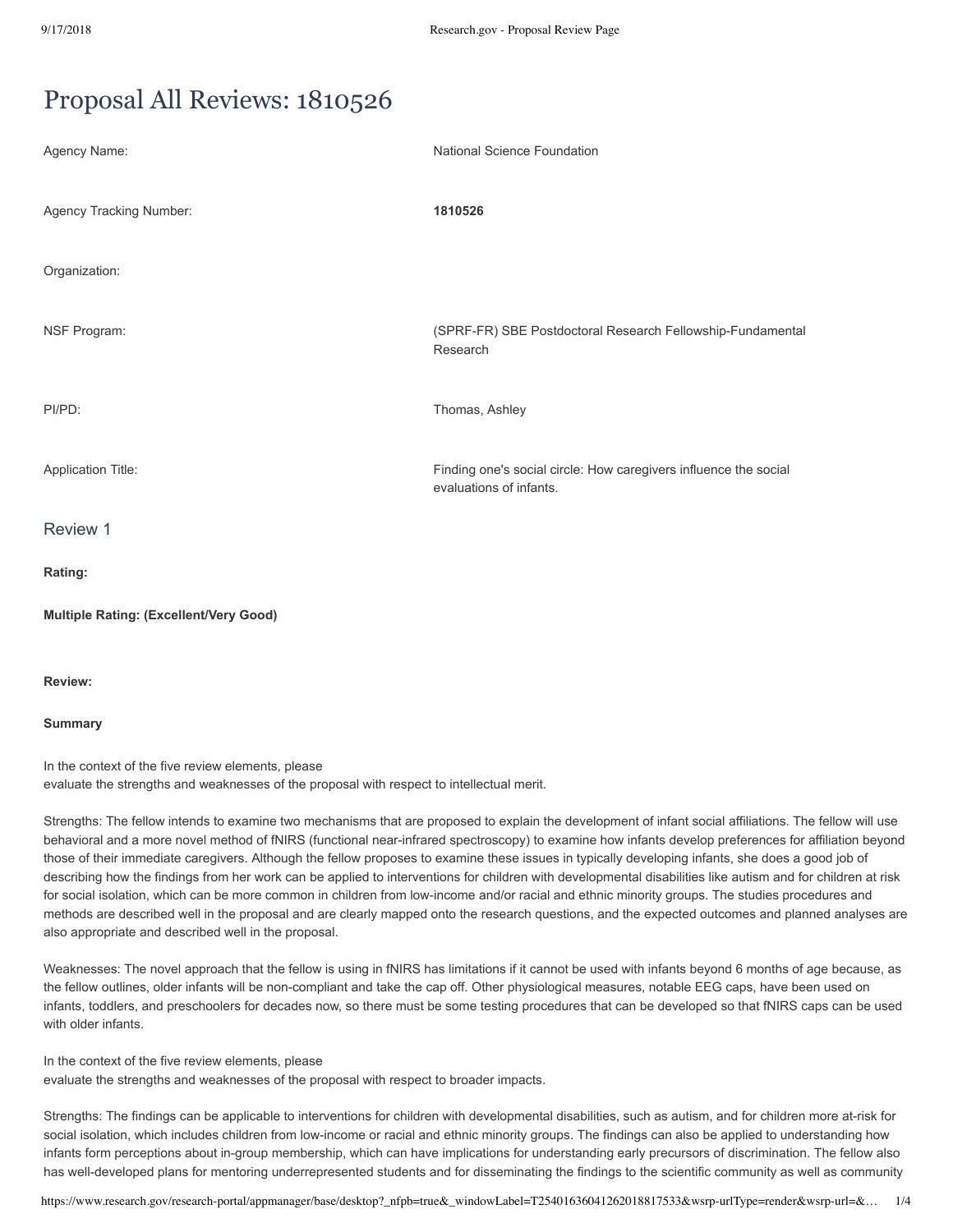## 9/17/2018 Research.gov - Proposal Review Page

outreach to parents through parenting groups, science festivals, and early Head Start programs.

Weaknesses: The idea that parents will be inherently interested in these findings may be overstated, especially when considering low-income parents associated with early Head Start. The plans for dissemination could have included more information on how the findings will be translated to parents from diverse backgrounds that might not be inherently interested in their findings.

Please evaluate the strengths and

weaknesses of the proposal with respect to any additional solicitation-specific review criteria, if applicable

1. Match Is the Sponsoring Scientist and host institution a good match to the Fellowship Candidate's proposed project, and does the Sponsoring Scientist's involvement in the project strike the right balance between supervisory guidance and the Fellow's independent growth? The fellow clearly describes how her co-sponsors will enhance her development in understanding social-cognitive development of infants, which is a new age group for her to study and experience that she did not get in her doctoral program. The opportunities afforded by the cosponsors will provide guidance while also supporting the fellow's independent growth.

# 2. How well-developed is the Postdoctoral Mentoring Plan?

The Postdoctoral Mentoring Plan is very well-developed with specific plans for enhancing the scholar's training. The co-sponsors were clear how the fellow's unique and novel plans fit into their research programs but do not overlap. They also explicitly state that the fellow's training plans will focus on developing the skills necessary for her to become an independent researcher. The only question I had was the value of having the fellow audit what appeared to be undergraduate courses.

3. Please comment on the quality of the Data Management Plan. The Data Management Plan was adequate.

4. Scientific Contribution - How significant is the potential contribution of this research on the SBE sciences, in general, and the specific discipline area(s) identified by this proposal?

The findings will provide information on how infants form new social relationships, which could be of interest to developmental as well as clinical psychologists, anthropologists, and other social scientists.

Summary Statement

The proposal was very well-written with clear plans to examine a topic that has high potential for both scientific contributions as well as broader impacts.

# Review 2

**Rating:**

**Very Good**

**Review:**

**Summary**

In the context of the five review elements, please

evaluate the strengths and weaknesses of the proposal with respect to intellectual merit.

This is a unique proposal in which the fellow aims to study the social cognitive development of infants; specifically, the goal of this project is to understand whether and how infants tend to recognize affiliative behaviors and how caregiver presence/behavior can influence evaluations of others'. The fellow proposes 5 studies across 2 aims to investigate whether infants show a preference for agents that are affiliated with their own caregivers (Aim 1) and whether infants have a preference or desire to see others engaging in affiliative behavior (Aim 2). The fellow will study these questions in 4 month old infants, 12 month olds and 24 month olds. The main goals for the fellow in terms of her training involve gaining experience investigating preverbal infants, neuroimaging expertise and building theoretical expertise in social development.

Strengths: The studies proposed here are rigorous and well-motivated and I think could add to the scientific understanding of how infants begin to attach social value to others. The innovation of using puppets instead of other is an interesting design alternative, which is qualified well. The use of fNIRS to probe neural correlates of observing affiliative behaviors is a useful, non-invasive neuroimaging approach that the co-sponsor (Saxe) is beginning to employ in her research lab and one in which the fellow would receive training. The main sponsor (Spelke) has long been a leader in the

https://www.research.gov/research-portal/appmanager/base/desktop?\_nfpb=true&\_windowLabel=T25401636041262018817533&wsrp-urlType=render&wsrp-url=&… 2/4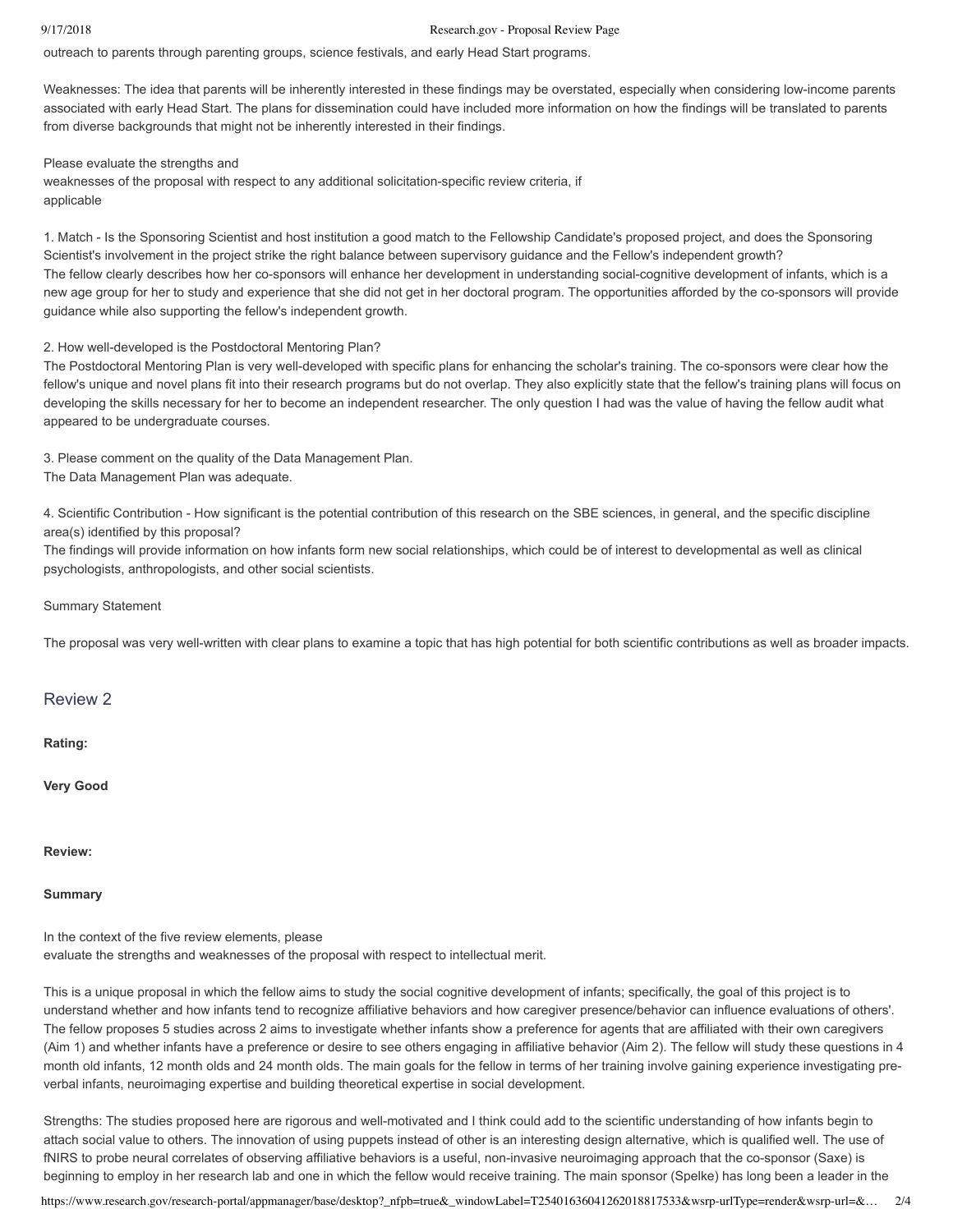#### 9/17/2018 Research.gov - Proposal Review Page

field of social development infants, and would provide requisite theoretical and experimental expertise for the fellow's training. The institutions (Harvard, MIT) are phenomenal environments for the fellow to build her skills.

Weaknesses: One weakness that is the fellow notes that fNIRS will only be used in the youngest age group of infants being studied, and not the older ones because the older infants tend to take off the cap. While I appreciate the point, I do wonder if there might not be some way to ensure that older children wear the cap for the duration of the sessions, because acquiring fNIRS data only in one group limits the ability to track any possible observed differences in behavior across development with functional neural development across time. Another weakness also pertains to the possible interpretations of the neuroimaging data. The fellow suggests that if the infants demonstrate activation in the mPFC when viewing their caregivers affiliate with an agent, that this would mean the infants are experiencing social reward; I feel as though this is relying on reverse inference to some degree. Just because there are adult studies that consistently implicate this region in such processes doesn't necessarily mean that this region is doing the same thing in 4 month olds.

## In the context of the five review elements, please

evaluate the strengths and weaknesses of the proposal with respect to broader impacts.

Strengths: The broader impacts of the proposal are strong, as it has the potential to inform how children develop affiliative tendencies, how in-group/outgroup biases may begin to develop and may have some kind of pre-diagnostic ability for conditions with social deficits (i.e., autism). The proposal also notes that the fellow will engage in mentoring of underrepresented student populations, outreach to the public via media outlets which the sponsors have extensive experience with, and education/outreach to nearby community organizations. Weaknesses: none identified.

## Please evaluate the strengths and

weaknesses of the proposal with respect to any additional solicitation-specific review criteria, if applicable

Sponsor-Fellow match: The sponsor-fellow match is strong, as is the institution. Drs. Spelke and Saxe are leaders in the field of social development and social developmental neuroscience, and the fellow is seeking to gain formal training in these areas, though her previous graduate experience was in social development under a PI with expertise in cognitive development.

Mentoring Plan/Data management plan: The mentoring plan is sound and well developed with benchmarks for progress and attention paid to training in terms of grant writing, methodological coursework and additional seminars and presentation opportunities. Data management plan is adequate.

Scientific Contribution: I believe the potential to add to our understanding of social development here is strong and novel.

# Summary Statement

This proposal has a number of strengths in terms of novelty, innovation and the training for the fellow. There are a few weaknesses in terms of intellectual merit, but overall I think this proposal has a strong potential for success. I rate it as Very Good.

# Review 3

## **Rating:**

**Very Good**

# **Review:**

# **Summary**

In the context of the five review elements, please

evaluate the strengths and weaknesses of the proposal with respect to intellectual merit.

Strengths: This is a well-written proposal on an interesting and highly relevant topic. The methods include well-validated approaches but also applies newer methods in this field of research (fNIRS). The candidate presents a clear rationale for the research and the methods. The aims and hypotheses are supported by previous work from the research team. The proposed studies have high potential to advance knowledge. As the candidate describes,

https://www.research.gov/research-portal/appmanager/base/desktop?\_nfpb=true&\_windowLabel=T25401636041262018817533&wsrp-urlType=render&wsrp-url=&… 3/4